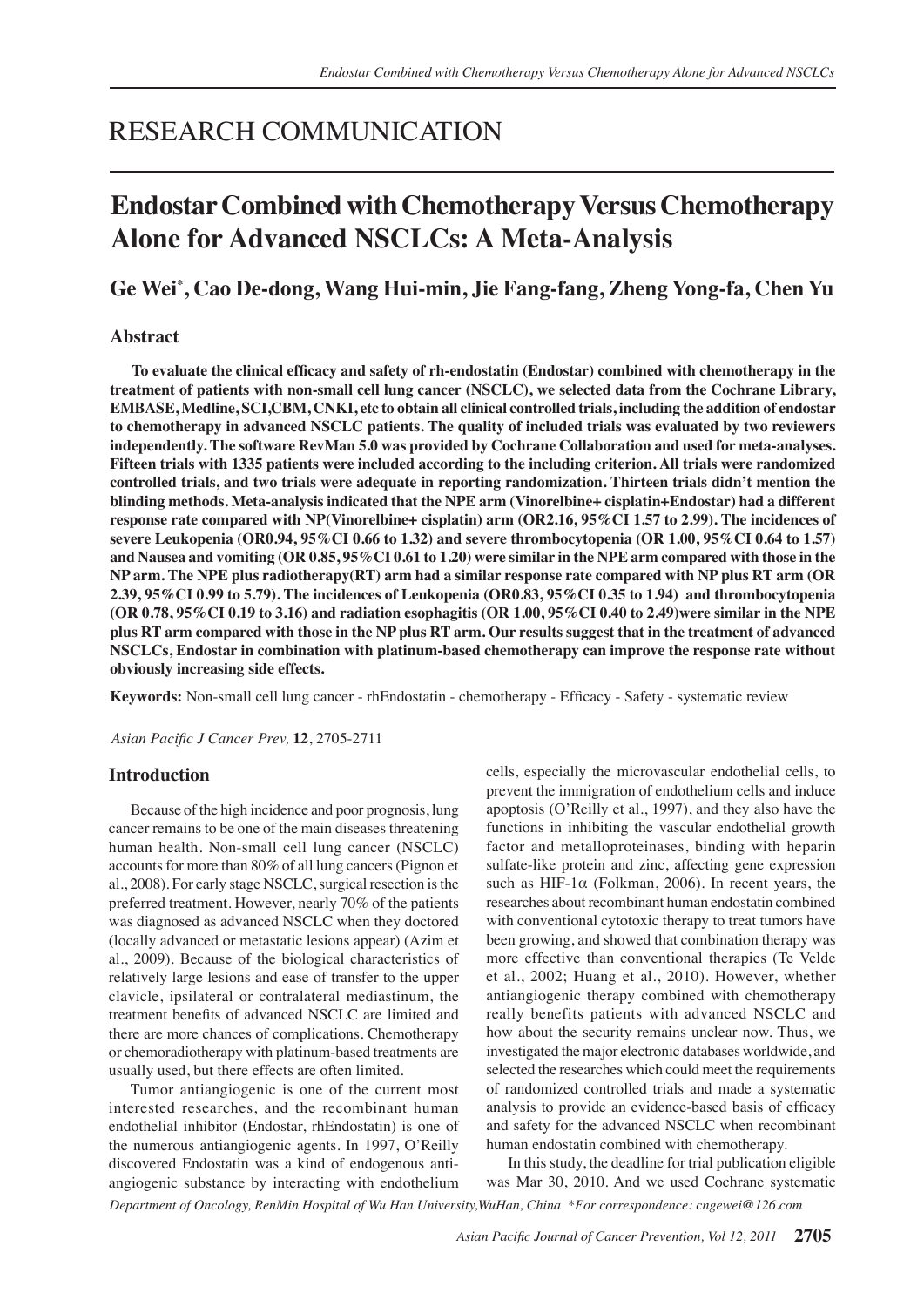#### *Ge Wei et al*

reviews software RevMan 5.0 to analysis, to resolve the following problems: The clinical efficacy and safety of Endostar combined with conventional chemotherapy in advanced NSCLC treatment,and the side effects of endostar combined with conventional chemotherapy in advanced NSCLC treatment.

# **Materials and Methods**

# *Samples*

The patients were diagnosed by cytology or pathology as non-small cell lung cancer, and determined by imaging or other clinical examination to be the stage III, IV NSCLC without age and gender restrictions. Before treatment, blood, urine, liver and kidney function, etc., revealed no obvious abnormalities.

#### *Experimental design*

The selected articles were randomized controlled trials using endostar combined with conventional chemotherapy, designed with parallel comparison, and the total sample should be more than 40 (see Table 1).

## *Interventions*

Endostar combined with chemotherapy A versus chemotherapy A; Endostar replaced one or more chemotherapy drugs of the regimen A versus the regimen A; Endostar combined with chemotherapy A versus chemotherapy B; Endostar combined with chemotherapy A and radiotherapy versus chemotherapy A and radiotherapy.

#### *Treatment efficacy*

The treatment efficacy was evaluated by the follows: Overall survival, median time of progression, median survival time, and effective  $(CR + PR)$ , quality of life, adverse events (according to the WHO toxicity criteria).

#### *Excluded criteria*

The excluded criteria were as follows: Metastatic nonsmall cell lung cancer with other tumor diseases at the same time; Serious medical illness or infections; Opt-in research does not match the inclusion criteria.

### *Search strategy*

The key words included: non small cell lung cancer; non small cell lung; carcinoma; lung alveolus cell carcinoma; lung adenocarcinoma; NSCLC; drug therapy; antiangiogenic; antiangiogenesis; adjuvant therapy; combination therapy; endostatin; rhendostatin; chemotherapy. The Chinese key words: chemotherapy;Endostar; endostatin; Antiangiogenesis therapy; targeted drug; tumor vessel; lung cancer;lung tumor; non small cell lung cancer.

### *Document type*

The document types included systematic reviews, meta-analyses, major clinical studies, randomized controlled trials (RCT) and practice guidelines. *Computer retrieval* 

The computer retrieval included: Embase(1980-2010.3), Medline(1966-2010.3), SCI(1974-2010.3), Cochrane library(1988-2009), CBMdisc(1989-2010), VIP(1989- 2010) and CNKI(1994-2010). No language restrictions were applied.

#### *Manual retrieval*

We searched the data in the college library: "lung cancer"; "cancer"; "Chinese journal of lung cancer"; "Chinese Journal of Oncology"; "Chinese Journal of Clinical Oncology", "Journal of Practical Oncology". The time was ranged between 1995 and 2009.

#### *Other retrievals*

Google search was used to find relative data and contacting authors through E-mail on the internet to obtain original data.

#### *Trial abstraction*

Two investigators selected data from each article independently using one standardized data extraction forms. When there were some controversies, they would go to help each other, and reached consensus on all items. Data integrity was also considerated.

#### *Methodological quality assessment*

The Cochrane Handbook 5.0 for Systematic Reviews of Interventions was used to evaluate the methodological quality, and was mainly as the followings: random methods - depending on whether randomized methods were used rationally, the studies could be divided into three categories: correct and sufficient; insufficient; unclear; hidden groups, the studies could be divided into four categories - correct and adequate; inadequate; unclear; unused; blind, according to whether blind method was used reasonable, researches could be divided into singleblind, double-blind and three blind; management: whether there was the entire following-up, report the number of lost, whether the number of lost was less than 10%, whether intentional analysis was applied.

Study qualities could be recognized as three levels: A, B, C. A: mild bias, completely fulfill with the above quality standards, the possibility of bias was minimum; B: moderate bias, satisfy partly one or more standards, the possibility of the bias was moderate; C: high bias, didn't meet any one of the standards, the chance of bias occurs was the highest.

#### *Data extraction*

The extracted data from each trial contained: general data: title, author, published year, study sources; Study characteristics: study designs, study and follow-up time, interventions, measurement indicators, lost number and management; Outcome pointer: response rate, survival rate, symptom improvement and adverse effects.

#### *Statistical analysis*

The RevMan5.0 software provided by Cochrane collaboration network was used to undertake Metaanalysis. We use relative risk (RR) or odds ratio (OR) and 95%CI (confidence intervals) to express the count data;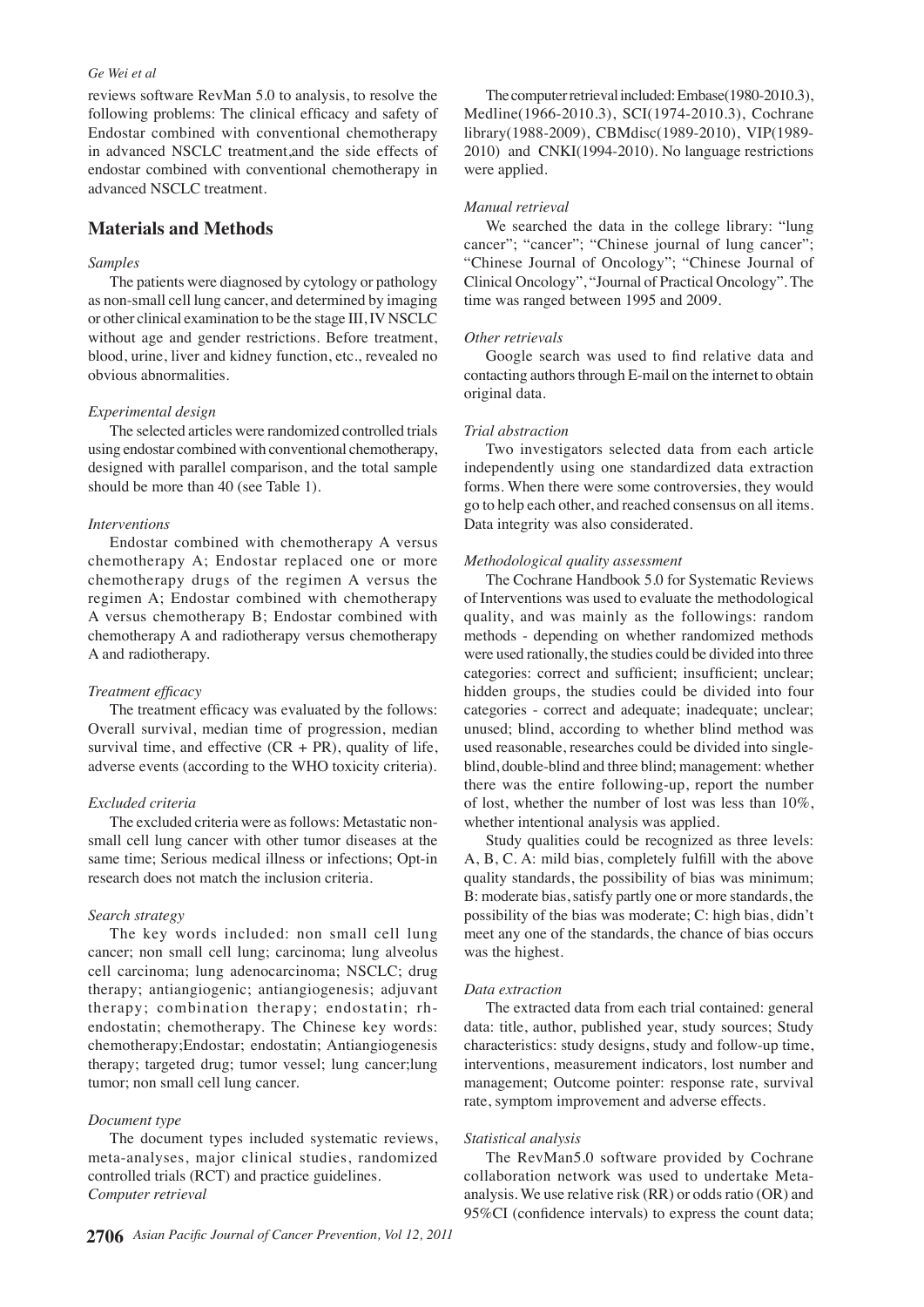| Cases                | Randomized methods | Allocation hidden | <b>Blind</b> | Lost         | Quality of studies |
|----------------------|--------------------|-------------------|--------------|--------------|--------------------|
| Yang Lin et al.      | unclear            | insufficient      | unclear      | 2 cases      | C                  |
| Wang Jingwan et al.  | sufficient         | insufficient      | Clear        | 7 cases      | B                  |
| Huang Chun et al.    | clear              | sufficient        | clear        | 7 cases      | B                  |
| Cheng Shaojun et al. | clear              | insufficient      | unclear      | Not reported | B                  |
| Huang Guosheng       | unclear            | insufficient      | unclear      | Not reported | $\mathsf{C}$       |
| Fan Qingling et al.  | unclear            | insufficient      | unclear      | Not reported | C                  |
| Cai Li et al.        | unclear            | insufficient      | unclear      | Not reported | C                  |
| Xie Yanru et al.     | clear              | insufficient      | unclear      | Not reported | B                  |
| Liu Jin et al.       | unclear            | insufficient      | unclear      | Not reported | B                  |
| Ma Baojia et al.     | unclear            | insufficient      | unclear      | Not reported | C                  |
| Zhang Te et al.      | unclear            | insufficient      | unclear      | Not reported | C                  |
| Tang Zhi et al.      | unclear            | insufficient      | unclear      | Not reported | C                  |
| Han Lichun et al.    | unclear            | insufficient      | unclear      | Not reported | C                  |
| Jin Jun              | unclear            | insufficient      | unclear      | Not reported | C                  |
| Liu jing et al.      | unclear            | insufficient      | unclear      | Not reported | C                  |

**Table 1. Quality Analysis was Included in this Study**

| Cases                | Regions         | Time(year)n | Grade         |     | samples Experimental Control<br>Group(cases) | Group(cases) | Standard methods<br>of Quality of life |
|----------------------|-----------------|-------------|---------------|-----|----------------------------------------------|--------------|----------------------------------------|
| Yang Lin et al.      | Multi-center    | 2002-2003   | <b>III.IV</b> | 87  | 54                                           | 33           | <b>ECGO</b>                            |
| Wang Jingwan et al.  | Multi-center    | 2003-2004   | <b>III.IV</b> | 486 | 322                                          | 164          | <b>ECGO</b>                            |
| Huang Chun et al.    | TianJin         | 2005        | <b>III.IV</b> | 74  | 50                                           | 24           | no                                     |
| Cheng Shaojun et al. | GuangXi         | 2005-2007   | IV            | 50  | 24                                           | 26           | <b>ECGO</b>                            |
| Huang Guosheng       | HeNan           | 2006-2007   | <b>III.IV</b> | 40  | 20                                           | 20           | karnofsky                              |
| Fan Qingling et al.  | ShanDong        | 2006-2007   | <b>III.IV</b> | 40  | 20                                           | 20           | karnofsky                              |
| Cai Li et al.        | HeiLongjiang    | 2006-2007   | <b>III.IV</b> | 71  | 39                                           | 32           | karnofsky                              |
| Xie Yanru            | ZheJiang et al. | 2006-2008   | <b>III.IV</b> | 48  | 22                                           | 26           | karnofsky                              |
| Liu Jin et al.       | Jilin           | 2007-2008   | <b>III.IV</b> | 62  | 31                                           | 31           | karnofsky                              |
| Ma Baojia et al.     | SiChuan         | 2007-2008   | Ш             | 46  | 23                                           | 23           | <b>ECGO</b>                            |
| Zhang Te et al.      | Zhejiang        | 2007-2008   | <b>III.IV</b> | 104 | 48                                           | 56           | karnofsky                              |
| Tang Zhi et al.      | GuangDong       | 2007-2008   | <b>III.IV</b> | 53  | 27                                           | 26           | karnofsky                              |
| Han Lichun et al.    | JiLin           | 2007-2009   | <b>III.IV</b> | 68  | 37                                           | 31           | no                                     |
| Jin Jun              | HuNan           | 2008        | ΠI            | 40  | 15                                           | 25           | no                                     |
| Liu jing et al.      | HeNan           | 2008-2009   | <b>III.IV</b> | 60  | 30                                           | 30           | karnofsky                              |

Continuous data, using WMD(weight mean difference) and 95%CI to express. To investigate the statistical difference between studies, the standard chi-squared test was implemented (significantly differences between trials indicated by p<0.1).The results were generated using the fixed effect model. When there was statistical significance, a random-effect model would be performed. All p-values were two-sided. All CIs had two-sided probability coverage of 95%.

## **Results**

A total of 62 trials were chosen from the primary search after electrical databases searching on March 31, 2010, and 48 trials were Chinese articles, the remainder were in English. After abstracts were reviewed, 41 articles were discarded and 21 Chinese RCTs were primarily included. After full-text review, 15 trials were finally included, and 6 trials were discarded for the following reasons: the numbers of samples were not sufficient for qualification (Li et al., 2008; Liu et al., 2009; Xiao et al., 2009); inventions did not fulfill the need (Mu et al., 2009; Zhu et al., 2009); and the reality of trial could not be identified (Wang et al., 2008).

#### *Basic Information*

Fifteen trials were included in clinical RCTs depending on the recommend standards in Cochrane Handbook 5.0 for systematic review. All the qualities were not satisfied and had different degree bias. The results were shown in Table1.

A total of 1335 Chinese patients were treated as data sources for this Meta-analysis, and there were 927 males, 408 females. Phrase Ⅲ patients were 682, and phrase IV patients were 644. The results were shown in Table 2.

Intravenous ways and platinum-based treatments were applied in these studies. 7 RCTs (Huang, 2005; Wang et al., 2005; Huang, 2007; Fan et al., 2008; Yang et al., 2008; Cai et al., 2009; Jin et al., 2009)were compared NPE(Vinorelbine + oxaliplatin + Endostar) scheme with NP(Vinorelbine + oxaliplatin) scheme, and 2 trials(Ma et al., 2005; Liu et al., 2009b) used NPE + radiotherapy scheme and NP + radiotherapy to have a comparison, and there was only one trial in the following comparisons (Chen et al., 2008; Han et al., 2009; Liu et al., 2009a; Tang et al., 2009; Xie et al., 2009; Zhang et al., 2009): NOE(Vinorelbine + oxaliplatin + Endostar) versus NO(Vinorelbine + oxaliplatin); TCE(Paclitaxel + carboplatin + Endostar) versus TC(Paclitaxel + carboplatin ); GPE(Gemcitabine + cisplatin + Endostar) versus GP(Gemcitabine + cisplatin); GPE(Gemcitabine +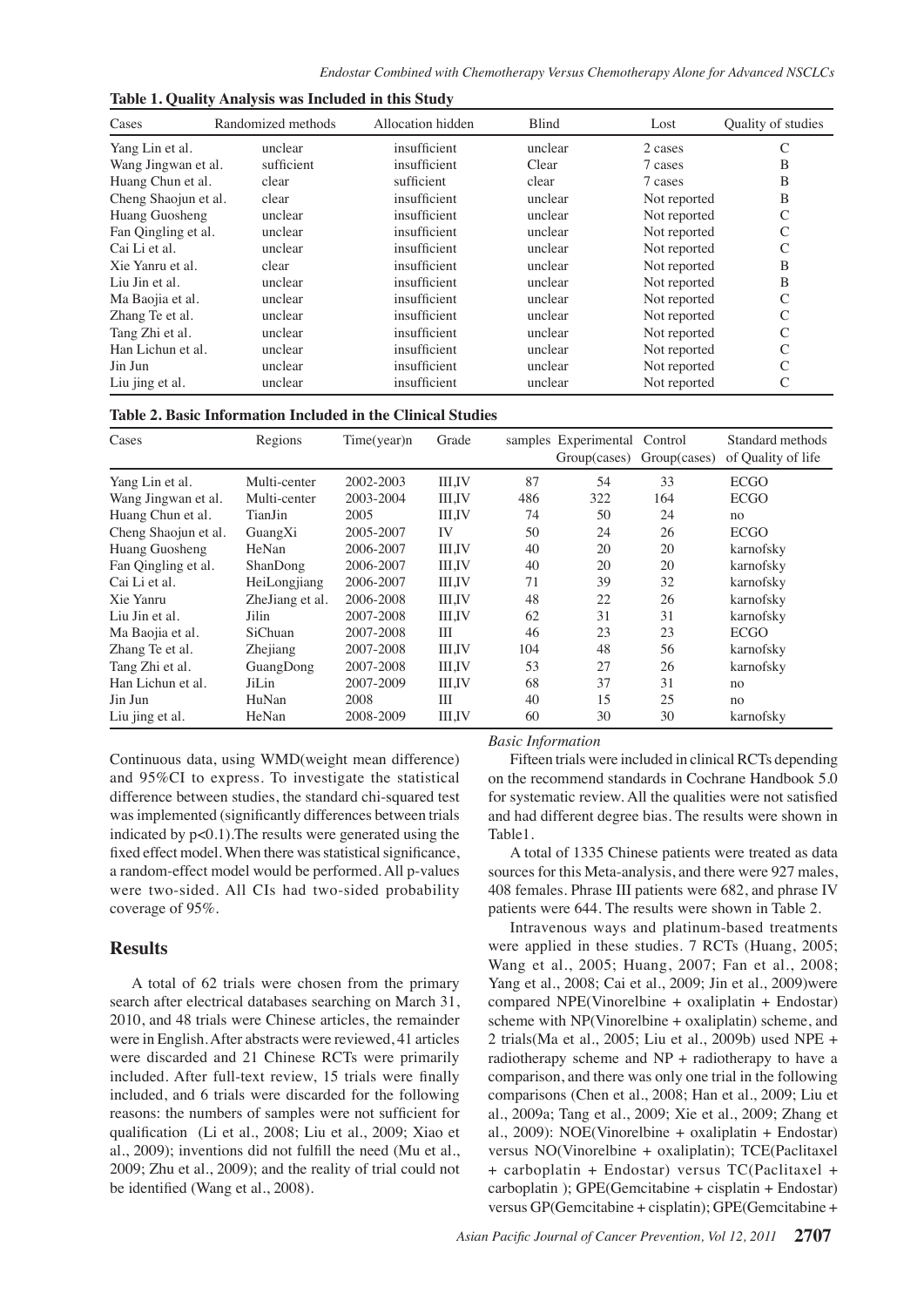*Ge Wei et al* **Table 3. Inventions and Endpoint Included in the Trials**

| Cases                | Inventions   |            | Cases                |       | Endpoints                                           |
|----------------------|--------------|------------|----------------------|-------|-----------------------------------------------------|
|                      | Experimental | Control    | Experimental Control |       |                                                     |
|                      | Group        | group      | group                | group |                                                     |
| Yang Lin et al.      | <b>NPE</b>   | NP         | 54                   | 33    | RR, symptoms, adverse reactions                     |
| Wang Jingwan et al.  | <b>NPE</b>   | NP+placebo | 322                  | 164   | RR, symptoms, adverse reactions                     |
| Huang Chun et al.    | <b>NPE</b>   | NP         | 50                   | 24    | RR, survival rate, adverse reactions                |
| Cheng Shaojun et al. | <b>NOE</b>   | NO.        | 24                   | 26    | RR, adverse reactions                               |
| Huang Guosheng       | <b>NPE</b>   | NP         | 20                   | 20    | RR, survival rate, symptoms, adverse reactions      |
| Fan Qingling et al.  | <b>NPE</b>   | NP         | 20                   | 20    | RR adverse reactions                                |
| Cai Li et al.        | <b>NPE</b>   | NP         | 39                   | 32    | RR, survival rate, symptoms, adverse reactions 00.0 |
| Xie Yanru et al.     | <b>GPE</b>   | <b>GP</b>  | 22                   | 26    | RR, survival rate, symptoms, adverse reactions      |
| Liu Jin et al.       | NPE+RT       | $NP+RT$    | 31                   | 31    | RR, survival rate, adverse reactions                |
| Ma Baojia et al.     | NPE+RT       | $NP+RT$    | 23                   | 23    | RR, survival rate, symptoms, adverse reactions      |
| Zhang Te et al.      | <b>GPE</b>   | T          | 48                   | 56    | 75.0<br>RR, symptoms, adverse reactions             |
| Tang Zhi et al.      | <b>TCE</b>   | TC         | 27                   | 26    | RR, adverse reactions                               |
| Han Lichun et al.    | <b>TPE</b>   | TP         | 37                   | 31    | RR, adverse reactions                               |
| Jin Jun              | <b>NPE</b>   | NP         | 15                   | 25    | RR, survival rate, adverse reactions                |
| Liu jing et al.      | TE           | T          | 30                   | 30    | 50.0<br>RR, adverse reactions                       |

RT, radiotherapy

|                                                        | NP+Endostatin |       | NP     |     |                     | Odds Ratio         | <b>Odds Ratio</b>                                    |
|--------------------------------------------------------|---------------|-------|--------|-----|---------------------|--------------------|------------------------------------------------------|
| Study or Subaroup                                      | Events        | Total | Events |     | <b>Total Weight</b> | M-H. Fixed, 95% CI | M-H. Fixed, 95% Cl.                                  |
| Yang lin et al.2005                                    | 20            | 54    | 8      | 33  | 11.9%               | 1.84 [0.70, 4.84]  |                                                      |
| Wang Wanjin et al.2005                                 | 114           | 322   | 32     | 164 | 52.3%               | 2.26 [1.44, 3.54]  |                                                      |
| Fan Qingling et al.2008                                | 8             | 20    | 6      | 20  | 6.9%                | 1.56 [0.42, 5.76]  |                                                      |
| Cai Li et al.2007                                      | 22            | 39    | 10     | 32  | 9.1%                | 2.85 [1.07, 7.58]  |                                                      |
| Jin Jun et al 2009                                     | 5             | 15    |        | 25  | 3.8%                | 2.63 [0.58, 11.94] |                                                      |
| Huang Guosheng et al.2007                              | 9             | 20    | 7      | 20  | 7.4%                | 1.52 [0.43, 5.43]  |                                                      |
| Huang Chun et al.2005                                  | 20            | 45    | 6      | 22  | 8.6%                | 2.13 [0.70, 6.46]  |                                                      |
| Total (95% CI)                                         |               | 515   |        |     | 316 100.0%          | 2.16 [1.57, 2.99]  |                                                      |
| Total events                                           | 198           |       | 73     |     |                     |                    |                                                      |
| Heterogeneity: Chi? = 1.05, df = 6 (P = 0.98); l? = 0% |               |       |        |     |                     |                    |                                                      |
| Test for overall effect: $Z = 4.68$ (P < 0.00001)      |               |       |        |     |                     |                    | $0.02 \quad 0.1$<br>10<br><b>NP</b><br>NP+Fndostatin |

# **Figure 1. Meta-analysis of the RR(CR+PR) Between NP Plus Endostar and NP**

|                                                                        | NP+Endostatin   |     | NP |     |                     | <b>Odds Ratio</b>   | <b>Odds Ratio</b>                               |
|------------------------------------------------------------------------|-----------------|-----|----|-----|---------------------|---------------------|-------------------------------------------------|
| <b>Study or Subgroup</b>                                               | Total<br>Events |     |    |     | Events Total Weight | M-H, Fixed, 95% CI  | M-H. Fixed, 95% CI                              |
| Yang Lin et al.2005                                                    | 3               | 54  |    | 33  | 6.2%                | 0.91 [0.14, 5.76]   |                                                 |
| Wang Wanjin et al.2005                                                 | 58              | 322 | 28 | 164 | 80.7%               | 1.07 [0.65, 1.75]   |                                                 |
| Cai Li et al.2007                                                      | 4               | 39  | 5  | 32  | 13.1%               | $0.62$ [0.15, 2.52] |                                                 |
| Total (95% CI)                                                         |                 | 415 |    | 229 | 100.0%              | 1.00 [0.64, 1.57]   |                                                 |
| Total events                                                           | 65              |     | 35 |     |                     |                     |                                                 |
| Heterogeneity: Chi <sup>2</sup> = 0.53, df = 2 (P = 0.77); $I^2 = 0\%$ |                 |     |    |     |                     |                     |                                                 |
| Test for overall effect: $Z = 0.01$ (P = 1.00)                         |                 |     |    |     |                     |                     | 100<br>0.01<br>0.1<br>10<br>NP<br>NP+Endostatin |

# **Figure 3. Meta-analysis of Severe Thrombocytopenia Between NPE Treatment and NP Treatment**

cisplatin + Endostar) versus T(Paclitaxel); TE(Paclitaxel + Endostar) versus T(Paclitaxel); TPE(Paclitaxel + cisplatin + Endostar) versus TP(Paclitaxel + cisplatin ). More details were shown in Table 3.

RR (PR+CR) was reported in all 15 studies, and 14 trials were also reported adverse response (Ma et al., 2005; Wang et al., 2005; Huang, 2007; Fan et al., 2008; Yang et al., 2008; Chen et al., 2008; Cai et al., 2009; Han et al., 2009; Jin et al., 2009; Liu et al., 2009a; Liu et al., 2009b; Tang et al., 2009; Xie et al., 2009; Zhang et al., 2009). A study reported 1-year progression-free survival rate and survival rate (Ma et al. 2005), 7 studies reported a median time of progression (Wang et al., 2005; Huang, 2005; Chen et al., 2008; Yang et al., 2008; Xie et al., 2009; Jin et al., 2009; Liu et al., 2009b), 3 studies reported physical improvements under the karnofsky standard (Huang,

|                                                        | <b>MP1Endostatio</b> |     | ۳            |    |              | Ocks Ratio          |              | Odds Ratio         |     | 25.0 |
|--------------------------------------------------------|----------------------|-----|--------------|----|--------------|---------------------|--------------|--------------------|-----|------|
| Statu or Substitute                                    | Genta                |     | <b>Lista</b> |    | Total Weight | M-IL Fload, 1976 CL |              | N-H, Fleed, 98% OI |     |      |
| Ying Lines at 2009                                     | I4                   |     |              | Ю  | 11 J I       | 0.7000.27, 1.801    |              | ÷                  |     |      |
| Weg Weijn in a 2005                                    | 용                    | 14  | 47           | 惧  | 65 F         | 1.01 (0.07, 1.53)   |              |                    |     |      |
| Celleral 2007                                          | ŀ                    |     |              | R  | 125          | 0.02 (0.39, 2.08)   |              |                    |     | 0    |
| Jh kn dd 200                                           | ł                    | fi. | f.           | ä. | 価            | 0.94 (6.32, 1.94)   |              |                    |     |      |
| Hang Danking is a 2007                                 |                      | ж   | ı            | 30 | 2.9%         | 047 004, 348        |              | ш                  |     |      |
| Total (MVS CD)                                         |                      | 硼   |              |    | 274 100.0%   | 4.14 (6.66, 1.32)   |              |                    |     |      |
| Total eyerda                                           | 120                  |     | Ħ            |    |              |                     |              |                    |     |      |
| Heteogeneity: Ctill = 0.78, dl = 4 (P = 0.94); fl = 0% |                      |     |              |    |              |                     |              |                    |     |      |
| Test for overall effect: 2 x 0.00 (P x 0.71)           |                      |     |              |    |              |                     | NPhonebooten | 昵                  | 110 |      |

# **Figure 2. Meta-analysis of the Severe Leucopenia Between NPE and NP**

2007; Xie et al., 2009; Zhang et al., 2009).

## *Statistical analysis results*

Seven RCTs (Huang, 2005; Wang et al., 2005; Huang, 2007; Fan et al., 2008; Yang et al., 2008; Cai et al., 2009; Jin et al., 2009) reported response rate after treatment. Combined results of these studies revealed that there was the significant difference in the response rate between NPE scheme and NP scheme (OR=2.16, 95%CI(1.57, 2.99) (Figure 1).

Five RCTs (Wang et al., 2005; Huang, 2007; Yang et al., 2008; Cai et al., 2009; Jin et al., 2009)reported severe leucopenia (III, IV levels of WHO standard) after treatment and the combined results revealed that there was no significant difference in the happening of severe leucopenia between NPE scheme and NP scheme (OR=0.94, 95%CI (0.66, 1.32) (Figure 2).

Only three RCTs (Wang et al., 2005; Huang, 2007; Yang et al., 2008; Cai et al., 2009) reported severe thrombocytopenia after treatment and the combined results of these trials revealed that the difference of the happening of severe thrombocytopenia between NPE and NP treatment was no significant  $(OR=1.00, 95\% CI(0.64, 1.57))$ (Figure 3) .

Four RCTs(Wang et al., 2005; Yang et al., 2008; Cai et al., 2009) reported TTP and they were 6.3 months and 3.6 months, 146.68 days and 91.12 days, 6.3 months and 3.6 months(p=0.0000), 151 days and 100days(p=0.000).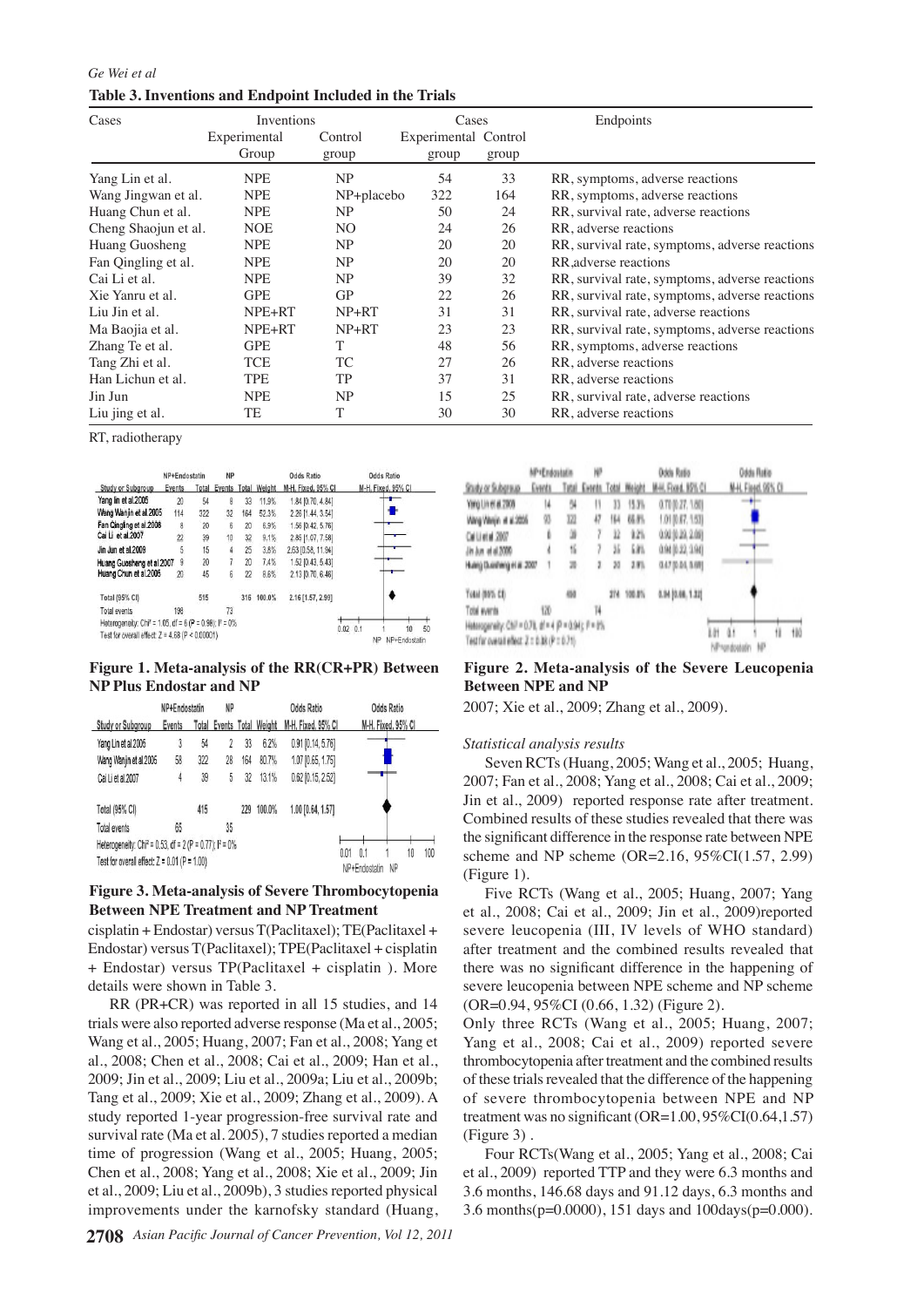|                                                      | NP»Endortnin |     | ЫP  |    |                           | Odda Ratio         | Odda Ratio                         |    |
|------------------------------------------------------|--------------|-----|-----|----|---------------------------|--------------------|------------------------------------|----|
| Study or Subgroup                                    | Events.      |     |     |    | Total Events Total Weight | M-IL Fload, 93% OF | II-8, Fixed, 19% 01                |    |
| Yang fan et al 2005                                  | Z            | Ņ.  | â   | в  | 65%                       | 0.38 (0.05.1.62)   |                                    |    |
| Many Manja et al.2005                                | 對            | X.  | 悄   | 懈  | 73.TV                     | 0.转象级:13号          |                                    |    |
| Fin Onding at al 2004                                | 4            | и   | ŝ   | z  | 94%                       | 0.75 (8, 17, 130)  | ٠                                  |    |
| GAU é a 2017                                         | 1ř           | 湤   | ti  | в  | 12.6%                     | 0.88 (0.34, 2.39)  |                                    |    |
| At An at 4,3000                                      | 1            | 18  | 2   | 26 | 186                       | 0.82 (8.07, 0.01)  |                                    |    |
| Hung Goodwig stat2007                                | 20           | ä   | 20  | 30 |                           | Not exterable      |                                    |    |
| Telah (1996-CB)                                      |              | 479 |     | ж  | 101.9%                    | 0.88 (0.81, 1.20)  |                                    |    |
| Tatal events                                         | 28           |     | 16ř |    |                           |                    |                                    |    |
| Heavingweeky Chili = 1.89, dF = 4 (P = 0.71) 11 = 0% |              |     |     |    |                           |                    |                                    | ü. |
| Tell for event affect 2 + 0.92 (P.F.                 |              |     |     |    |                           |                    | 怕<br>0.02 0.1<br>NP<br>NP+Elidade@ |    |

**Figure 4. Meta-analysis of Nausea and Vomiting Between NPE and NP Scheme Figure 5. Meta-analysis of the RR Between NPE+RT**

|                                                                                | NPE+Radiotherapy |       | NP+Radiotherapy |    |                     | <b>Odds Ratio</b>       |  | <b>Odds Ratio</b>     |                          |  |  |
|--------------------------------------------------------------------------------|------------------|-------|-----------------|----|---------------------|-------------------------|--|-----------------------|--------------------------|--|--|
| Study or Subgroup                                                              | Events           | Total | Events          |    | <b>Total Weight</b> | M-H. Fixed, 95% CI      |  |                       | M-H. Fixed, 95% CI       |  |  |
| Liu Jin et al.2009                                                             | 14               | 31    | 15              | 31 | 70.3%               | $0.88$ $[0.32, 2.38]$   |  |                       | $\overline{\phantom{a}}$ |  |  |
| Ma Jiabao et al.2009                                                           | 19               | 23    | 20              | 23 | 29.7%               | $0.71$ [0.14, 3.61]     |  |                       |                          |  |  |
| Total (95% CI)                                                                 |                  | 54    |                 | 54 | 100.0%              | $0.83$ [0.35, 1.94]     |  |                       |                          |  |  |
| Total events                                                                   | 33               |       | 35              |    |                     |                         |  |                       |                          |  |  |
| Heterogeneity: Chi <sup>2</sup> = 0.05, df = 1 (P = 0.83); l <sup>2</sup> = 0% |                  |       |                 |    |                     |                         |  |                       |                          |  |  |
| Test for overall effect: $Z = 0.43$ (P = 0.67)                                 |                  |       |                 |    | 0.01                | 0.1<br>NPE+Radiotherapy |  | 10<br>NP+Radiotherapy | 100                      |  |  |

**Figure 6. Meta-analysis of the Leucopenia Between NPE+RT and NP+RT Figure 7. Meta-analysis of Thrombocytopenia after**

|                                                                      | NPE+Radiotherapy |       | NP+Radiotherapy |    | <b>Odds Ratio</b>   |                         |  |                       |                    |  |  |
|----------------------------------------------------------------------|------------------|-------|-----------------|----|---------------------|-------------------------|--|-----------------------|--------------------|--|--|
| <b>Study or Subgroup</b>                                             | <b>Events</b>    | Total | <b>Events</b>   |    | <b>Total Weight</b> | M-H. Fixed, 95% CI      |  |                       | M-H. Fixed, 95% Cl |  |  |
| Liu Jin et al.2009                                                   | 4                | 31    | 5               | 31 | 47.2%               | $0.77$ [0.19, 3.19]     |  |                       |                    |  |  |
| Ma Jiabao et al.2009                                                 | 9                | 23    | 8               | 23 | 52.8%               | 1.21 [0.36, 4.00]       |  |                       |                    |  |  |
| Total (95% CI)                                                       |                  | 54    |                 | 54 | 100.0%              | 1.00 [0.40, 2.49]       |  |                       |                    |  |  |
| Total events                                                         | 13               |       | 13              |    |                     |                         |  |                       |                    |  |  |
| Heterogeneity: Chi <sup>2</sup> = 0.22, df = 1 (P = 0.64); $P = 0\%$ |                  |       |                 |    |                     |                         |  |                       |                    |  |  |
| Test for overall effect: $Z = 0.00$ (P = 1.00)                       |                  |       |                 |    | 0.01                | 0.1<br>NPF+Radiotherany |  | 10<br>NP+Radiotherany | 100                |  |  |

**Figure 8. Meta-analysis of Radioactive Esophagitis after Treatment Between NPE+RT and NP+RT**

Six RCTs (Wang et al., 2005; Huang, 2007; Fan et al., 2008; Yang et al., 2008; Cai et al., 2009; Jin et al., 2009)reported the cases of nausea and vomiting after treatment, and the combined results suggested that the difference of nausea and vomiting in NPE and NP was not so significantly (OR=0.85, 95%CI(0.61,1.20) (Figure 4).

One study reported five treatment-related deaths and there were three cases died from severe abdominal pain and severe infections caused by bone marrow suppression in NPE arm, two died from severe infection and respiration function failure in NP arm (Wang et al., 2005). Three trials reported ECOG performance status (PS) or Karnofsky performance status (KPS), and the difference between the experimental group and control group was not significant (Huang, 2007; Fan et al., 2008; Yang et al., 2008).

Two RCTs reported response rate after treatment (Ma et al., 2005; Liu et al., 2009b). Combined results of these studies revealed that there was no significant difference in the response rate between NPE + radiotherapy scheme and NP + radiotherapy scheme (OR=2.39, 95%CI(0.99,5.79) (Figure 5) .

|                                                                                | NPE+Radiotherapy |       | NP+Radiotherapy |    |              | <b>Odds Ratio</b>  |      | <b>Odds Ratio</b>  |                 |    |     |
|--------------------------------------------------------------------------------|------------------|-------|-----------------|----|--------------|--------------------|------|--------------------|-----------------|----|-----|
| <b>Study or Subgroup</b>                                                       | Events           | Total | Events          |    | Total Weight | M-H, Fixed, 95% Cl |      | M-H, Fixed, 95% Cl |                 |    |     |
| Liu Jin et al.2009                                                             | 11               | 31    | 5               | 31 | 49.7%        | 2.86 [0.86, 9.56]  |      |                    |                 |    |     |
| Ma Jiabao et al.2009                                                           | 18               | 23    | 15              | 23 | 50.3%        | 1.92 [0.52, 7.12]  |      |                    |                 |    |     |
| Total (95% CI)                                                                 |                  | 54    |                 | 54 | 100.0%       | 2.39 [0.99, 5.79]  |      |                    |                 |    |     |
| Total events                                                                   | 29               |       | 20              |    |              |                    |      |                    |                 |    |     |
| Heterogeneity: Chi <sup>2</sup> = 0.19, df = 1 (P = 0.66); l <sup>2</sup> = 0% |                  |       |                 |    |              |                    | 0.01 | 0.1                |                 | 10 | 100 |
| Test for overall effect: $Z = 1.93$ (P = 0.05)                                 |                  |       |                 |    |              |                    |      | NPE+Radiotherapy   | NP+Radiotherapy |    |     |

**and NP+RT**

|                                                                                | NPE+Radiotherapy       |    | NP+Radiotherapy |      | Odds Ratio          |                     |  | Odds Ratio       |  |                    |  |  |
|--------------------------------------------------------------------------------|------------------------|----|-----------------|------|---------------------|---------------------|--|------------------|--|--------------------|--|--|
| Study or Subgroup                                                              | <b>Events</b><br>Total |    | <b>Events</b>   |      | <b>Total Weight</b> | M-H, Fixed, 95% Cl  |  |                  |  | M-H. Fixed, 95% Cl |  |  |
| Liu Jin et al.2009                                                             |                        | 31 |                 | 31   | 21.8%               | 1.00 [0.06, 16.74]  |  |                  |  |                    |  |  |
| Ma Jiabao et al.2009                                                           | 19                     | 23 | 20              | 23   | 78.2%               | $0.71$ [0.14, 3.61] |  |                  |  |                    |  |  |
| Total (95% CI)                                                                 |                        | 54 |                 | 54   | 100.0%              | $0.78$ [0.19, 3.16] |  |                  |  |                    |  |  |
| Total events                                                                   | 20                     |    | $\overline{2}$  |      |                     |                     |  |                  |  |                    |  |  |
| Heterogeneity: Chi <sup>2</sup> = 0.04, df = 1 (P = 0.84); l <sup>2</sup> = 0% |                        |    |                 | 0.01 | 0.1                 |                     |  | 100              |  |                    |  |  |
| Test for overall effect: $Z = 0.36$ (P = 0.72)                                 |                        |    |                 |      |                     |                     |  | NPE+Radiotherapy |  | NP+Radiotherapy    |  |  |

# **Treatment Between NPE+RT and NP+RT**

Two RCTs (Ma et al., 2005; Liu et al., 2009b) reported leucopenia after treatment, and the combined results revealed that there was no significant difference in the happening of leucopenia between NPE+RT scheme and NP+RT scheme (OR=0.83, 95%CI(0.35, 1.94) (Figure 6).

Only two RCTs (Ma et al., 2005; Liu et al., 2009b) reported thrombocytopenia after treatment and the combined results of these trials revealed that the difference of the happening of thrombocytopenia between NPE+RT treatment and NP+RT treatment was no significant (OR=0.78, 95%CI(0.19,3.16) (Figure 7) .

Two studies (Ma et al., 2005; Liu et al., 2009b)reported the cases of undergoing radioactive esophagitis after treatment, and the analysis results suggested that there was no significant difference in the happening of radioactive esophagitis between NPE+RT and NP+RT (OR=1.00, 95%CI(0.40, 2.49) (Figure 8) .

Only one experiment reported one-year progressionfree survival rate (Ma et al., 2005), one-year survival rate and quality of life, so quantitative Meta-analysis could not be applied and could be described. There were 46 confirmed advanced NSCLC cases involved in this study and the RR between experimental arm and control arm had no significant difference(p=0.326). The one-year survival rate in NPE+RT and NP+RT was 74.1% (17/23) and 65.4  $% (15/23)$ , the one-year progression-free survival rate in NPE+RT and NP+RT was 56.7 %( 13/23) and 52.3 %( 12/23). Two data in the experimental part were higher than those in control, but there was no significant difference  $(p>0.05)$ . There were improvement of quality of life to different extents in these arms, but the difference had no significance (p=0.681).

There was only one trial in these inventions, so they could not be analyzed. After using different inventions to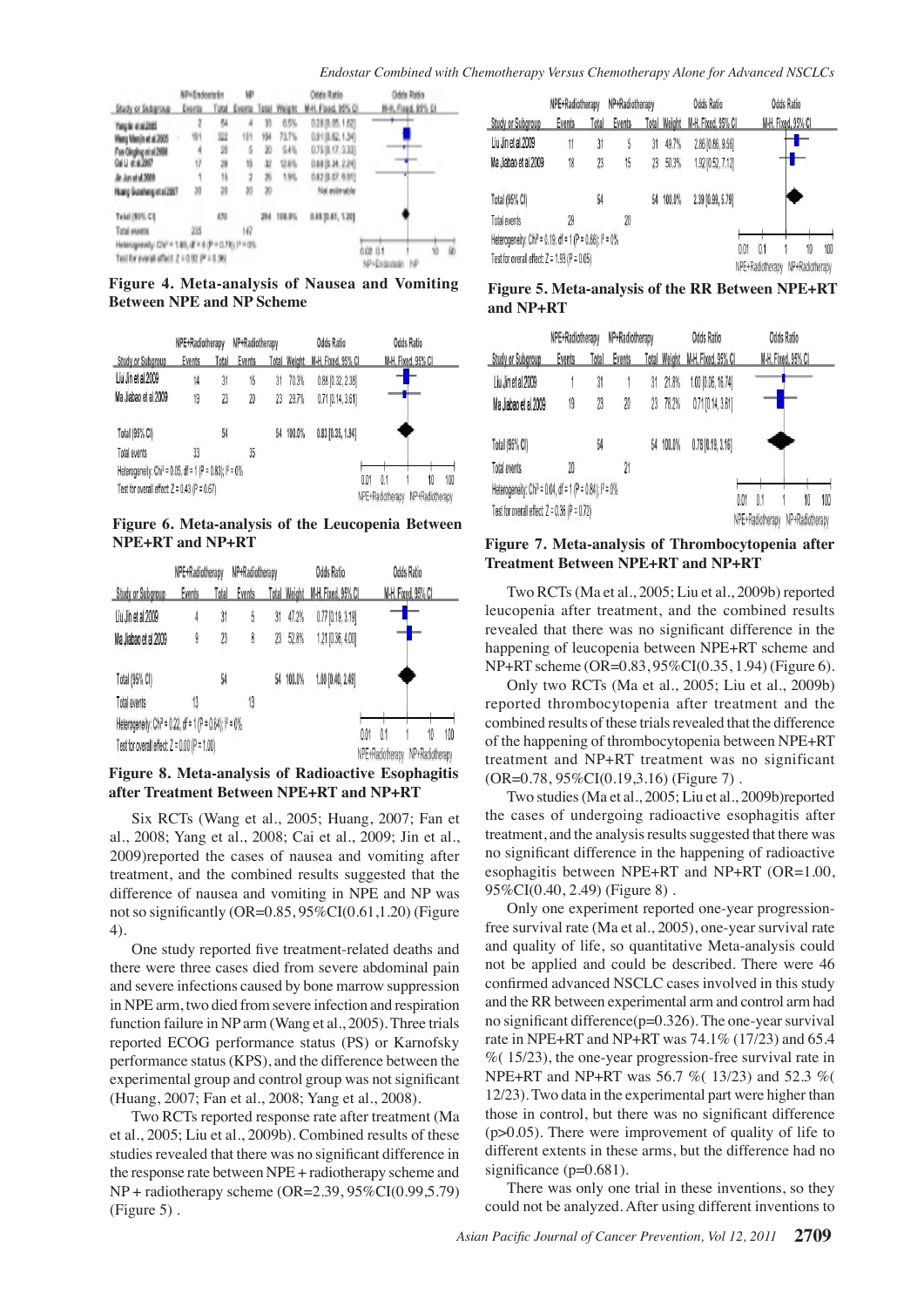*Ge Wei et al* **Table 4. Comparison of RR, TTP and adverse response between treatment and control arm** 

| Cases                       | Inventions | RR       |              |          | Hemoglobin   | TTP(month) Leukopenia Reduced Thrombocytopenia Nausea | vomit    | Treatment<br>related death |
|-----------------------------|------------|----------|--------------|----------|--------------|-------------------------------------------------------|----------|----------------------------|
| Cheng Shaojun et al. NOE/NO |            | P<0.05   | 6.6/3.7      | P > 0.05 | P > 0.05     | P > 0.05                                              | P > 0.05 | Not reported               |
| Xie Yanru et al.            | GPE/GP     | P > 0.05 | 7/4.5        | P > 0.05 | P > 0.05     | P > 0.05                                              | P > 0.05 | Not reported               |
| Zhang Te et al.             | GPE/T      | P < 0.05 | Not reported | P > 0.05 | Not reported | P > 0.05                                              | P > 0.05 | Not reported               |
| Tang Zhi et al.             | TCE/TC     | P < 0.05 | Not reported | P > 0.05 | Not reported | Not reported                                          | P > 0.05 | Not reported               |
| Han Lichun et al.           | TPE/TP     | P<0.05   | Not reported | P > 0.05 | P > 0.05     | P > 0.05                                              | P > 0.05 | Not reported               |
| Liu jin et al.              | TE/T       | P<0.05   | Not reported | P > 0.05 | P > 0.05     | P > 0.05                                              | P > 0.05 | Not reported               |

each group, all these studies reported RR and had used statistical analysis as well as adverse responses. More information was included in Table 4.

# **Discussion**

Fifteen studies were included in this article, and they were all RCTs and Chinese. All studies compared chemotherapy plus Endostar with chemotherapy alone, and 7 RCTs (Huang, 2005; Wang et al., 2005; Huang, 2007; Fan et al., 2008; Yang et al., 2008; Cai et al., 2009; Jin et al., 2009) were the comparison between NPE scheme and NP scheme, 2 RCTs (Ma et al., 2005; Liu et al., 2009b) were the comparison between NPE plus Radiotherapy and NP plus Radiotherapy.

Moderate bias may occur in these included studies. Because the medical treatment characteristics of oncology, it is difficult to fully blind and hide random, so bias in these clinical drugs treatment researches were acceptable.

 Meta-analysis included a total of 831 cases of patients showed that there were significant differences in RR between NPE program and NP program, but there were no significant differences in severe leucopenia, severe thrombocytopenia, nausea and vomiting. One study reported treatment related death cases and three died from severe abdominal pain, severe infection caused by bone marrow suppression in treatment group, while two died from severe infection and respiration function failure. Three trials (Huang, 2007; Fan et al., 2008; Yang et al., 2008) reported ECOG performance status (PS) or Karnofsky performance status (KPS), and the difference between the experimental group and control group was not significant. Four RCTs (Huang, 2005; Wang et al., 2005; Yang et al., 2008; Jin et al., 2009) reported TTP and they were 6.3 months and 3.6 months, 146.68 days and 91.12 days, 6.3 months and 3.6 months(p=0.0000), 151 days and 100days(p=0.000). One study reported the comparison of facts, which could affect median TTP, and the result showed that compared experimental arm with control arm, there were significant differences in RR in those patients whose male, age were more than forty years. Clinical grade was grade IV and the number of organ metastasis was 1 to 2. All these seven studies did not report the one-year survival rate.

Compared with NP scheme, NPE scheme could improve recent response rate in advanced NSCLC, while did not increase the adverse response. However, long-term effect was not reported, whether there were advantage benefits in overall survival were not known.

**2710** *Asian Pacific Journal of Cancer Prevention, Vol 12, 2011* Two RCTs (Ma et al., 2005; Liu et al., 2009b) reported response rate after treatment. 108 advanced NSCLC

patients were included in this meta-analysis, and there was no significant difference in RR as well as leucopenia, thrombocytopenia and radioactive esophagitis between NPE+RT and NP+ RT. Only one study reported one-year progression-free survival rate, one-year survival rate and quality of life (Ma et al., 2005).There were 46 confirmed advanced NSCLC cases involved in this study. The oneyear survival rate in NPE+RT and NP+RT were 74.1 %  $(17/23)$  and 65.4 % $(15/23)$ , the one-year progression-free survival rate in NPE+RT and NP+RT was 56.7 %( 13/23) and 52.3 %( 12/23). These two data in the experimental arm were higher than those in control arm, but there was no significant difference (p>0.05).

In conclusion, Based on the current clinical studies, platinum-based chemotherapy is regarded as one of the first-line treatment options for advanced NSCLC patients. Endostar combined with platinum-based chemotherapy could be regarded as a new standard treatment for advanced NSCLC patients. In the clinical treatment, NP plus Endostar could significantly increase term effect, while don't increase the incidence of adverse response. This evidence suggests that Endostar should be added to platinum-based chemotherapy in the treatment of advanced NSCLC to improve term effect and life quality.

## **Acknowledgements**

The author(s) declare that they have no competing interests

# **References**

- Azim HA, Elattar I, Loberiza F, et al (2009). Third generation triplet cytotoxic chemotherapy in advanced non-small cell lung cancer: A systematic overview. *Lung Cancer*, **64**, 194-8.
- Cai L, Sun LC, Yang CY, et al (2007). Observation on the efficacy of Endostar combined with Chemotherapy in the treatment of non-small cell lung cancer. *Chinese J Practical Int Med*, **27**, 1541-2.
- Chen SJ, Huang HX, Li GS, et al (2008). Clinical study on endostar combined with vinorelbine and oxaliplatin in the treatment of advanced non-small cell lung cancer. *J Hebei Medical University*, **29**, 819-21.
- Fan QL, Kao J, Zhou WL (2008). Observation of the near efficacy on Injection of recombinant human vascular endothelial suppression combined NP in the treatment of advanced non-small cell lung cancer. *Modern J Integrated Traditional Chinese Western Medicine*, **17**, 1170-1.
- Folkman J (2006). Antiangiogenesis in cancer therapy endostatin and its mechanisms of action. *Exp Cell Res*, **312**, 594-607.